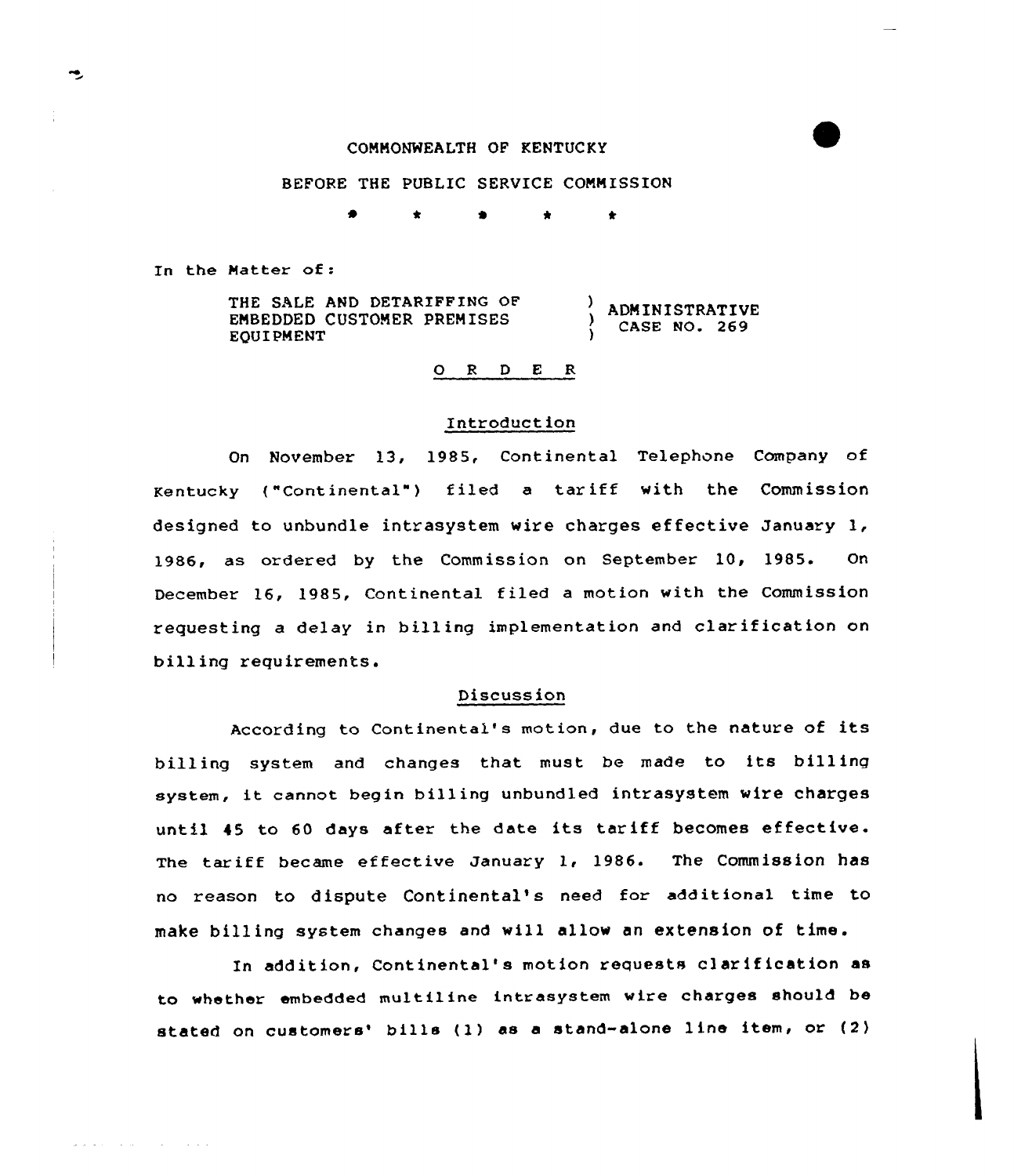be included in embedded equipment charges, or (3) be included in access line charges, as is now the case. Of these options, including embedded multiline intrasystem wire charges in access line charges is not acceptable to the Commission. Although total unbundl ing between embedded wire and embedded equipment would provide the greatest information, given various practical considerations, including cost, the Commission will permit Continental to continue embedded wire and embedded equipment in one line item on the bill.

### Findings and Orders

The Commission, having considered the evidence of record and being advised, is of the opinion and finds that:

1. Continental should be allowed an extension of time to make billing system changes necessary to implement the embedded intrasystem wire requirements of the Commission's Order of September 10, 1985.

2. The extension of time should not exceed 60 days from January 1, 1986.

3. Continental should provide the Commission with notice of the date on which it implements billing pursuant to the Commission's Order of September 10, 1985.

4. Embedded multiline intrasystem wire charges may be included in embedded multiline equipment charges.

IT IS THEREFORE ORDERED that:

l. Continental be and it hereby is granted an extension of time to March 1, 1986, to implement embedded intrasystem wire billing pursuant to the Commission's Order of September 10, 1985,